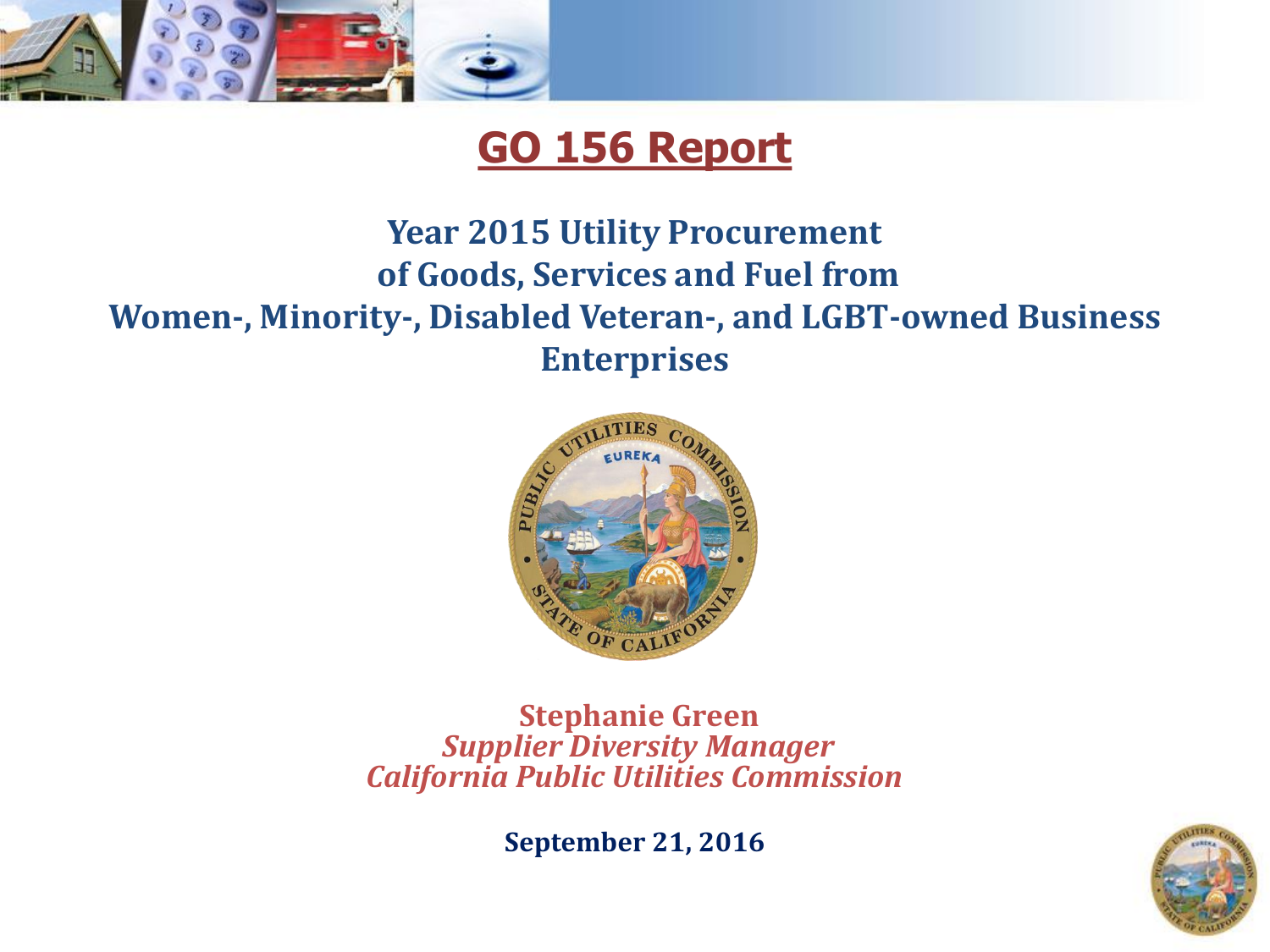

# **GO 156 Report to the Legislature**

#### **CPUC's 30th Annual Supplier Diversity Procurement Report**

- Details progress by utilities in procuring goods, services, and fuel from women-, minority-, disabled veteran-, and LGBT-owned business enterprises (WMDVLGBTBEs).
- 21.5% procurement from diverse suppliers.
	- The goals are 15 percent, 5 percent, and 1.5 percent for minority-owned, women-owned, and disabled veteran-owned businesses, respectively.
	- No goal for LGBT-owned business enterprises.

#### **34 Utilities & Carriers Filed Annual Reports**

- 1. Large utilities (14)- with annual total procurement of over \$150 million.
- 2. Small utilities (18) with less than \$150 million in annual total procurement.
- Cox Communications and Verizon Business Services reported nationwide diverse spend.

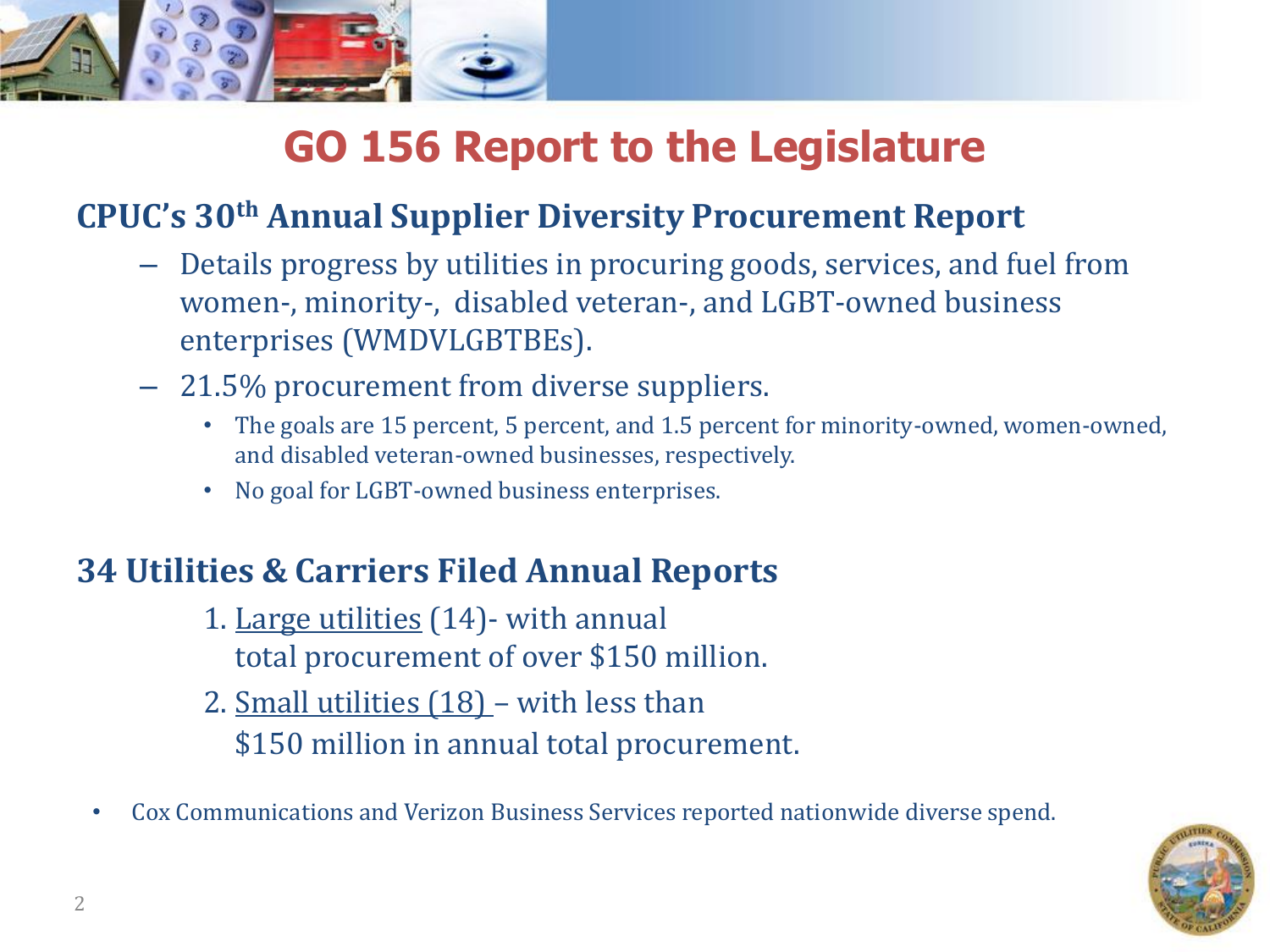

## **GO 156 Report – Overview of Procurement**

- Utilities spending with diverse suppliers increased from \$8.67 billion in 2014 to \$8.82 billion in 2015.
- $\Box$  For 2015, there was a decrease in the percentage of total utilities procurement from diverse suppliers; from 32.86% in 2014 to 32.36% in 2015.

| <b>Category</b> | <b>2014 Diversity</b><br><b>Procurement</b><br><b>Amount</b> | Percentage<br><b>Achieved</b> | <b>2015 Diversity</b><br><b>Procurement</b><br><b>Amount</b> | <b>Percentage</b><br><b>Achieved</b> | Goal  |
|-----------------|--------------------------------------------------------------|-------------------------------|--------------------------------------------------------------|--------------------------------------|-------|
| <b>MBE</b>      | \$5.82 billion                                               | 22.07%                        | \$5.58 billion                                               | 20.50%                               | 15%   |
| <b>WBE</b>      | \$2.47 billion                                               | 9.36%                         | \$2.76 billion                                               | 10.13%                               | 5%    |
| <b>DVBE</b>     | \$0.38 billion                                               | 1.43%                         | \$0.46 billion                                               | 1.70%                                | 1.5%  |
| <b>LGBTBE</b>   | --                                                           |                               | \$0.01 billion                                               | $0.02\%$                             |       |
| <b>Total</b>    | \$8.67 billion                                               | 32.86%                        | \$8.82 billion                                               | 32.36%                               | 21.5% |

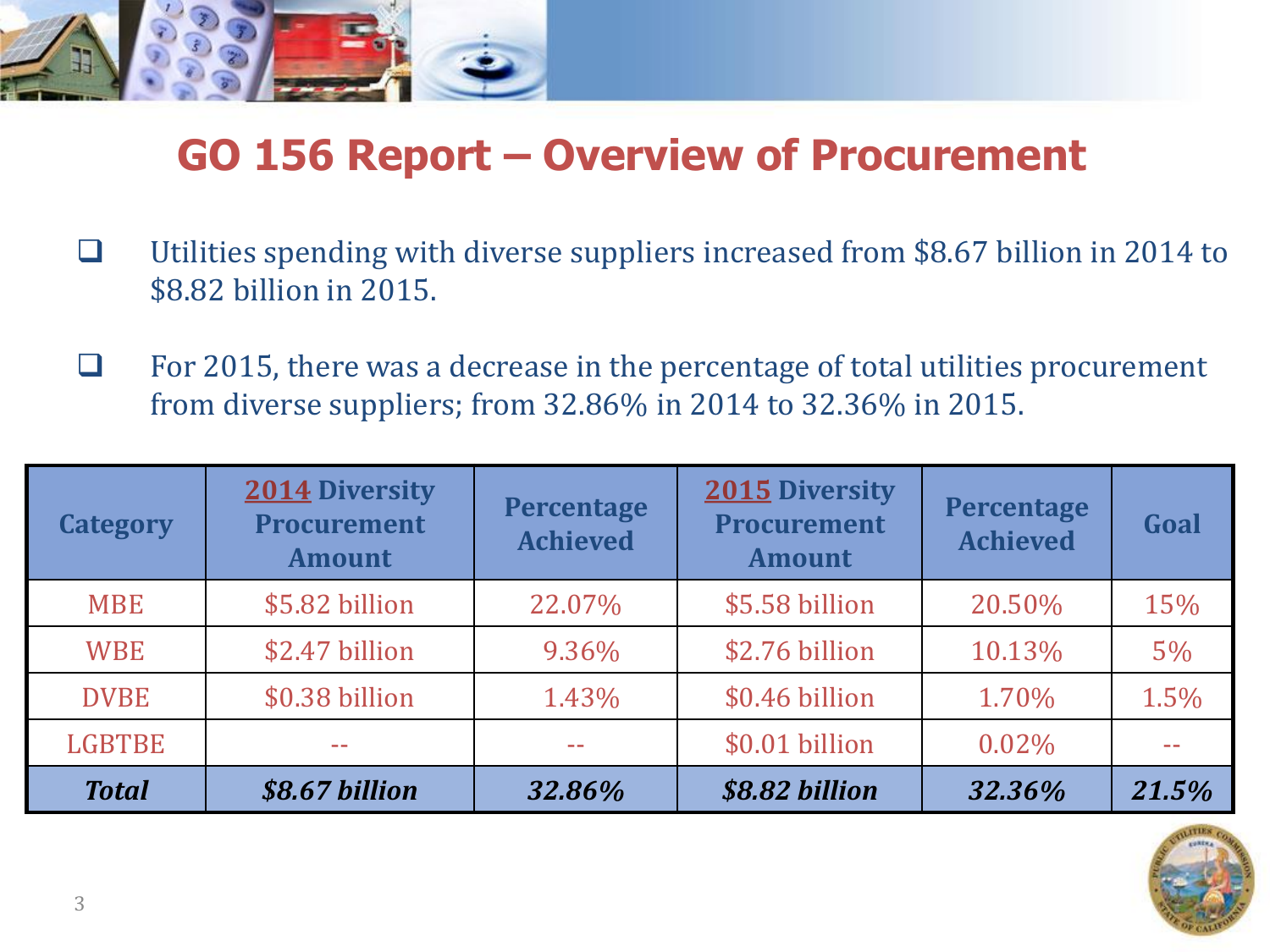

# **2015 Top Performers**

| <b>Company</b>                          | 2015 Diversity<br><b>Procurement</b> | <b>Percentage</b><br><b>Achieved</b> | <b>2014 Diversity</b><br><b>Procurement</b> | <b>Percentage</b><br><b>Achieved</b> |
|-----------------------------------------|--------------------------------------|--------------------------------------|---------------------------------------------|--------------------------------------|
| Southwest Gas                           | $$20.1$ million                      | 75.53%                               | $$14.12$ million                            | 72.02%                               |
| <b>AT&amp;T Long Dist.</b>              | $$19.42$ million                     | 51.50%                               | \$25.82 million                             | 34.21%                               |
| Verizon California                      | \$82.68 million                      | 51.23%                               | \$111.22 million                            | 49.11%                               |
| <b>AT&amp;T California</b>              | \$1.01 billion                       | 48.56%                               | \$1.11 billion                              | 41.74%                               |
| <b>SoCalGas</b>                         | \$665.9 million                      | 44.66%                               | \$571.43 million                            | 48.42%                               |
| Sprint                                  | \$585.2 million                      | 44.48%                               | \$684.11 million                            | 50.03%                               |
| PG&E                                    | \$2.47 billion                       | 44.01%                               | \$2.11 billion                              | 40.92%                               |
| <b>SCE</b>                              | \$1.83 billion                       | 42.90%                               | \$1.7 billion                               | 44.97%                               |
| SDG&E                                   | \$497.46 million                     | 42.74%                               | \$491.82 million                            | 44.44%                               |
| <b>Liberty Utilities-</b><br>Park Water | $$12.54$ million                     | 39.94%                               | \$9.74 million                              | 39.07%<br><b>ALITIES</b>             |

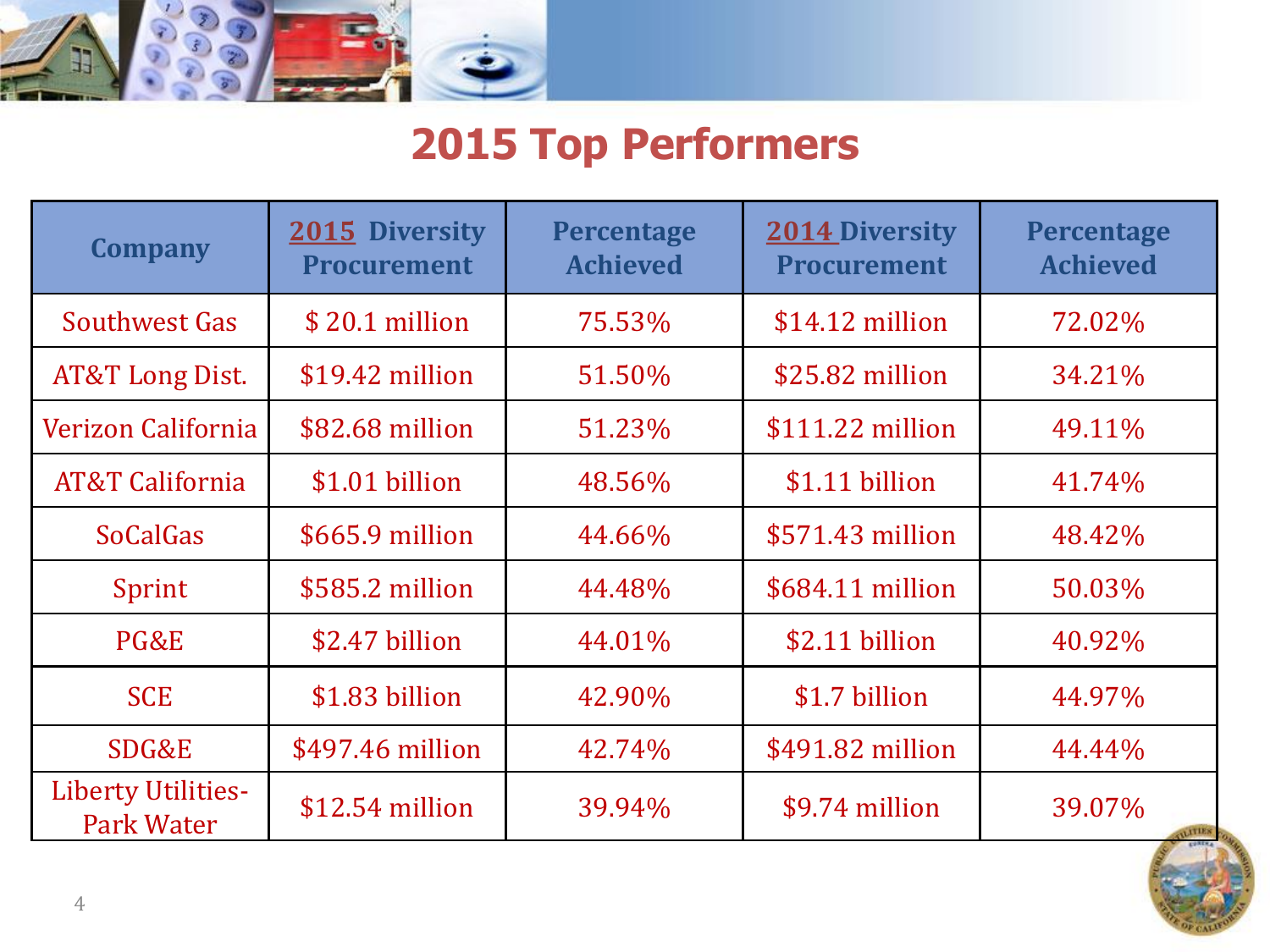

## **Who Met All Three Goals?**

#### *GO156 goal = 21.5% of total procurement from diverse suppliers*

|                            | <b>15% Minority</b> | 5% Women | <b>1.5% DVBE</b> |
|----------------------------|---------------------|----------|------------------|
| <b>AT&amp;T California</b> | 27.64%              | 16.78%   | 4.12%            |
| <b>AT&amp;T Long Dist.</b> | 29.98%              | 17.26%   | 4.22%            |
| PG&E                       | 28.36%              | 12.89%   | 2.76%            |
| SDG&E                      | 26.33%              | 14.04%   | 2.37%            |
| <b>SCE</b>                 | 24.59%              | 16.15%   | 2.17%            |
| <b>SoCalGas</b>            | 27.76%              | 14.53%   | 2.38%            |
| Sprint                     | 32.08%              | 9.92%    | 2.48%            |
| Verizon California         | 26.72%              | 14.65%   | 9.86%            |

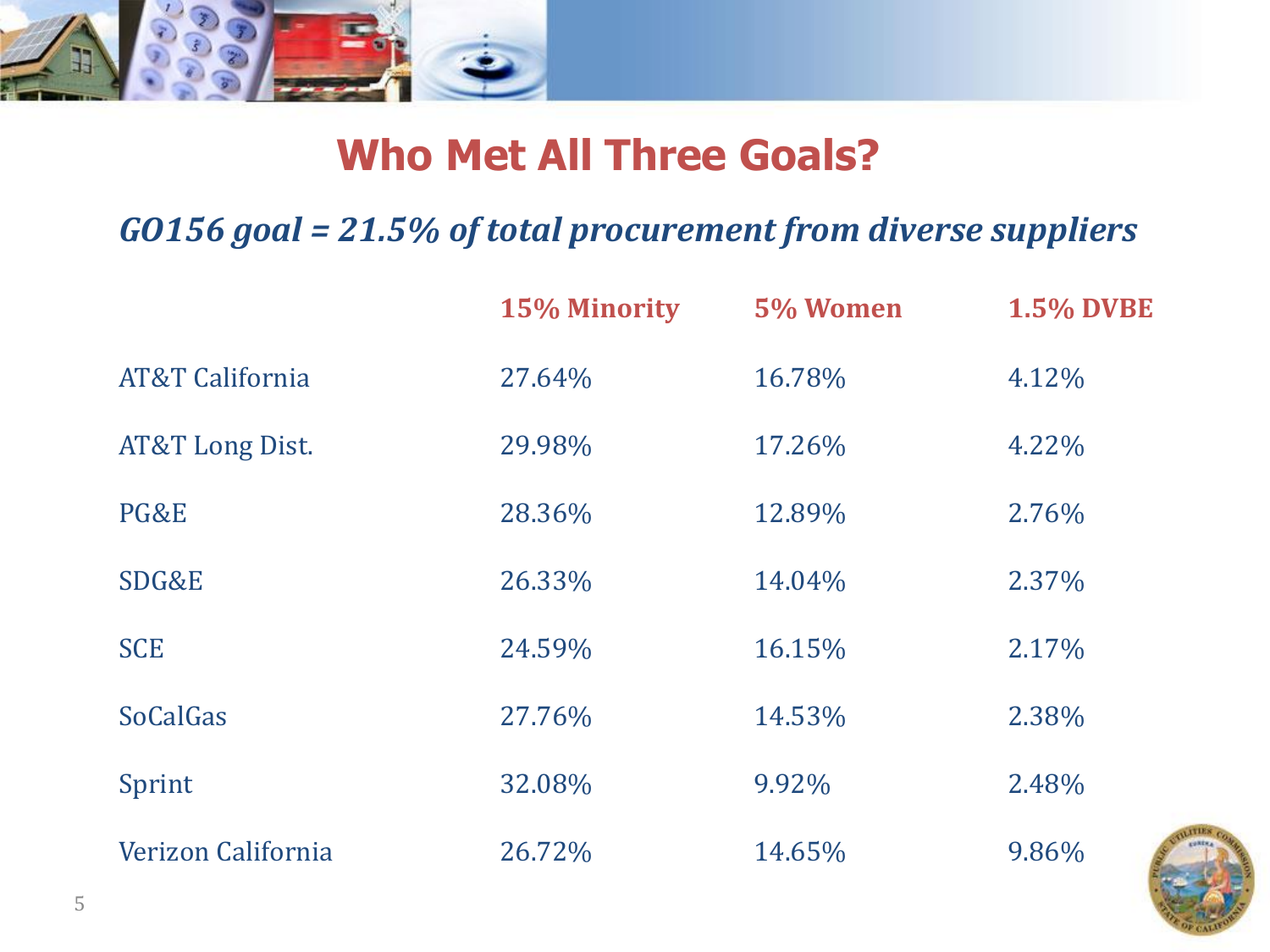

## **GO 156 Report – Overview of Power Report**

Total utilities diverse Power Procurement for 2015 was \$511 million, representing a 6.24% increase from 2014.

| <b>Utility</b> | <b>2015 Diversity</b><br><b>Procurement</b> | <b>2015 Total</b><br><b>Procurement</b> | <b>Percentage</b><br><b>Achieved</b> | Goal  |
|----------------|---------------------------------------------|-----------------------------------------|--------------------------------------|-------|
| PG&E           | \$119 million                               | \$3.89 billion                          | 3.05%                                | 21.5% |
| SDG&E          | \$105 million                               | \$1.15 billion                          | $9.12\%$                             | 21.5% |
| <b>SCE</b>     | \$287 million                               | \$3.32 billion                          | 8.7%                                 | 21.5% |

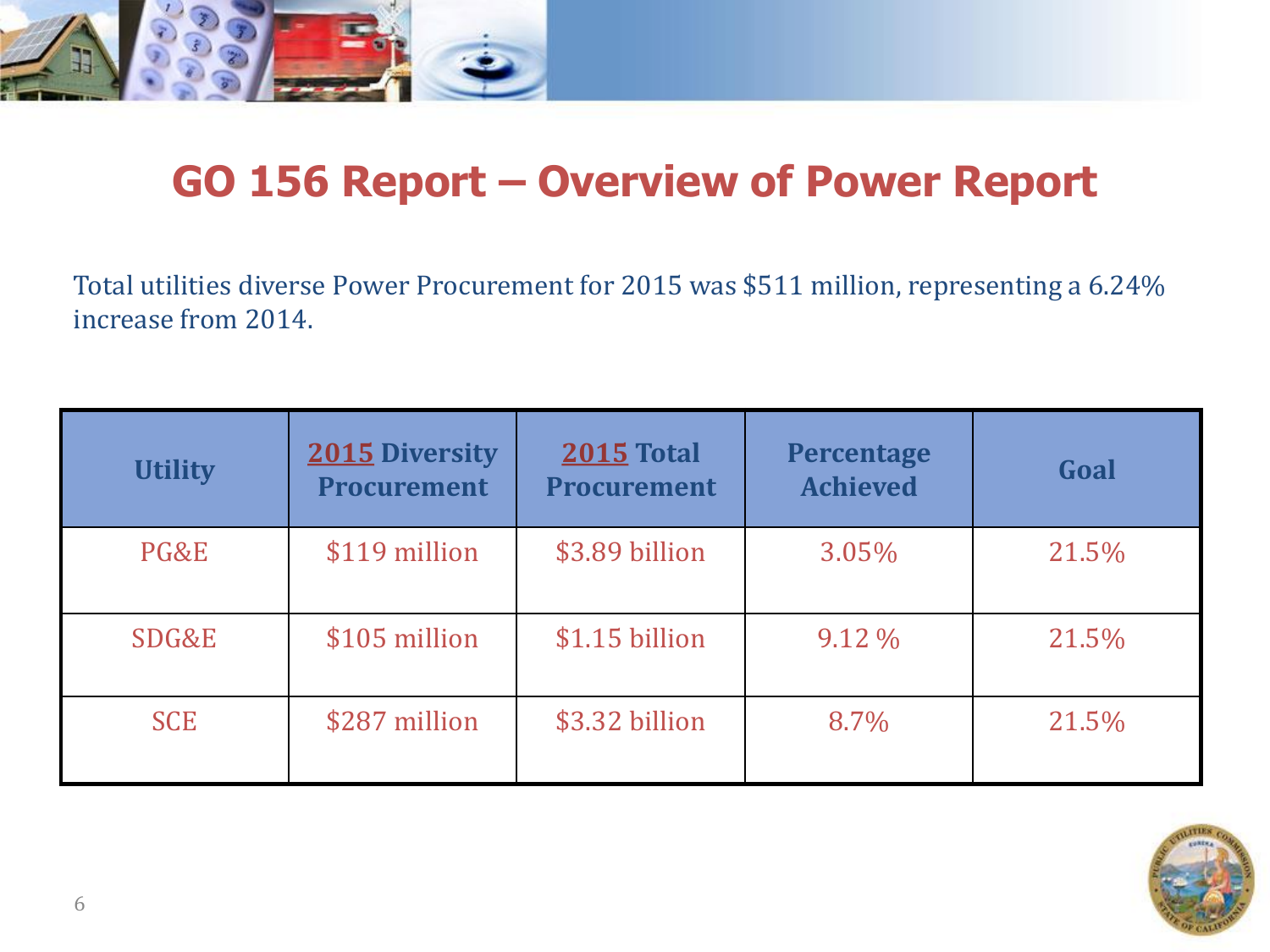

## **GO 156 Report – Overview of Fuel Report**

Total utilities diverse Fuel Procurement for 2015 was \$325.4 million, representing a 38.7% percent decrease from 2014.

| <b>Utility</b>  | <b>2015 Diversity</b><br><b>Procurement</b> | <b>2015 Total</b><br><b>Procurement</b> | <b>Percentage</b><br><b>Achieved</b> | Goal  |
|-----------------|---------------------------------------------|-----------------------------------------|--------------------------------------|-------|
| PG&E            | 115 million                                 | 798 million                             | 14.41%                               | 21.5% |
| <b>SCE</b>      | \$0.62 million                              | $$0.62$ million                         | 100%                                 | 21.5% |
| <b>SoCalGas</b> | \$208 million                               | \$1.1 billion                           | 19.01%                               | 21.5% |
| Southwest Gas   | \$1.86 million                              | \$34 million                            | 5.45%                                | 21.5% |

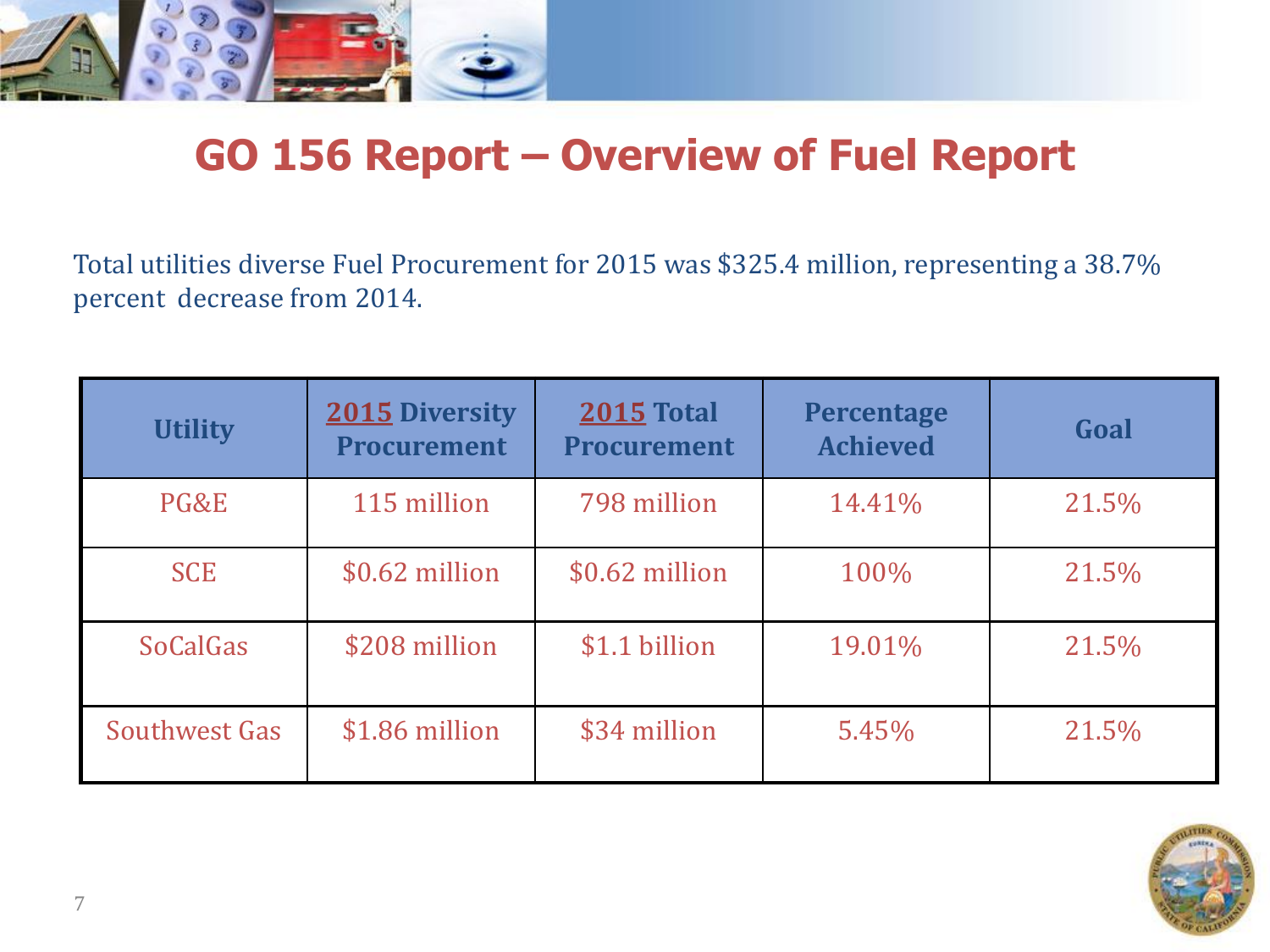

# **2015 General Order 156 Program Highlights**

- Launched LGBTBE certification
- Worked with diverse organizations to promote the GO 156 program and to recruited suppliers in areas that are underutilized, unavailable and highly technical in nature
- Met with participating utilities to review their 2015 GO 156 performance
- Increased the number of certified diverse suppliers in the Supplier Clearinghouse database (6%)
- Initiated efforts to encourage representatives of diverse groups to work together to facilitate the enhanced inclusion of qualified diverse suppliers in the GO 156 program
- Transitioned the Supplier Clearinghouse to a new vendor successfully

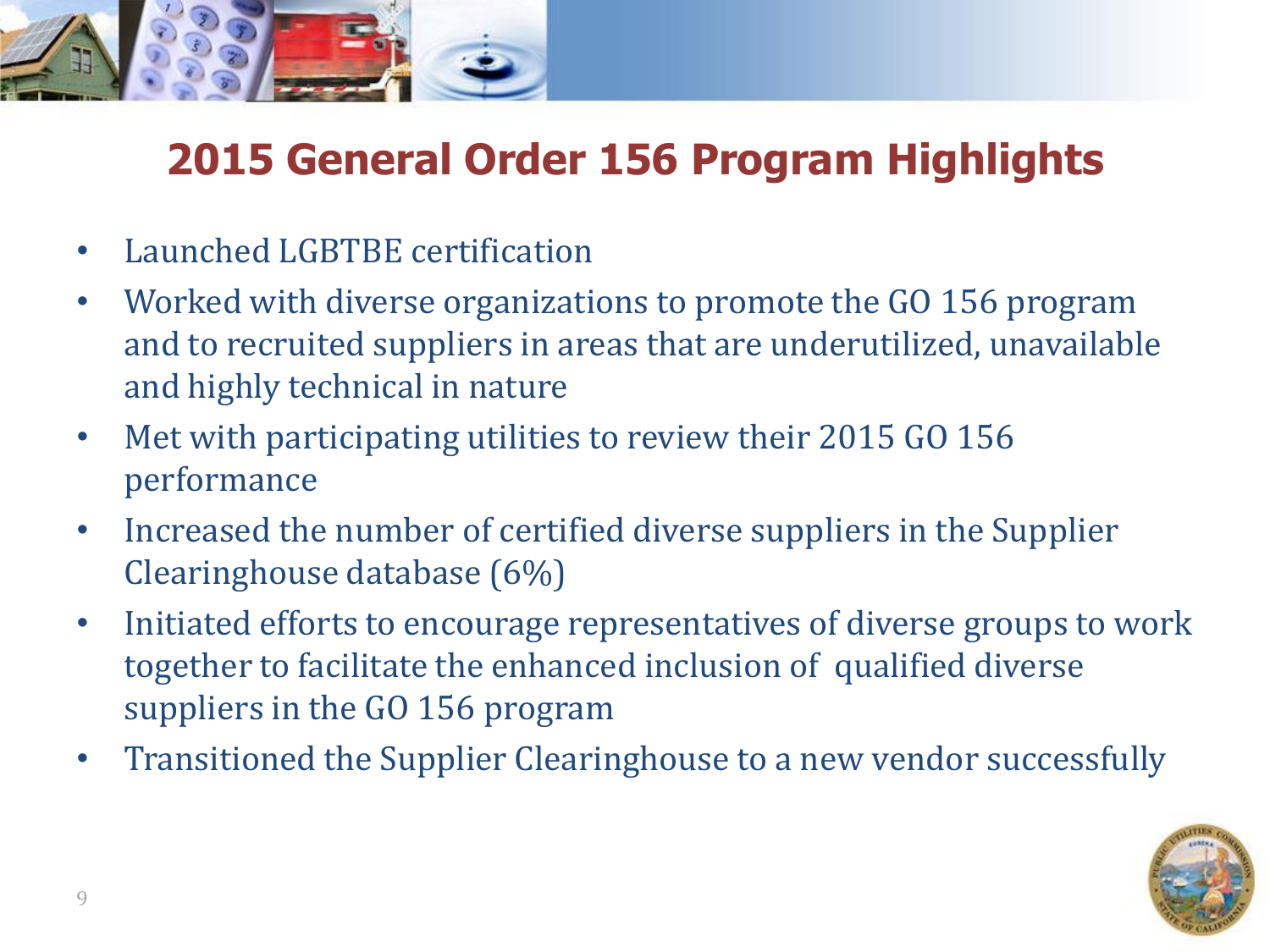

# **2015 Supplier Clearinghouse Major Accomplishments**

- Introduced new Clearinghouse service provider as of July 1, 2015
- Launched new website and technology platform
- Successfully implemented LGBTBE certification
- Maintained database of 8665 certified WMDVLGBTBE firms
- Standardized Clearinghouse definitions and interpretations of key terms
- Revised, standardized and streamlined applications & processes
- Increased Clearinghouse staff
- Provided training to utility staff and applicant firms

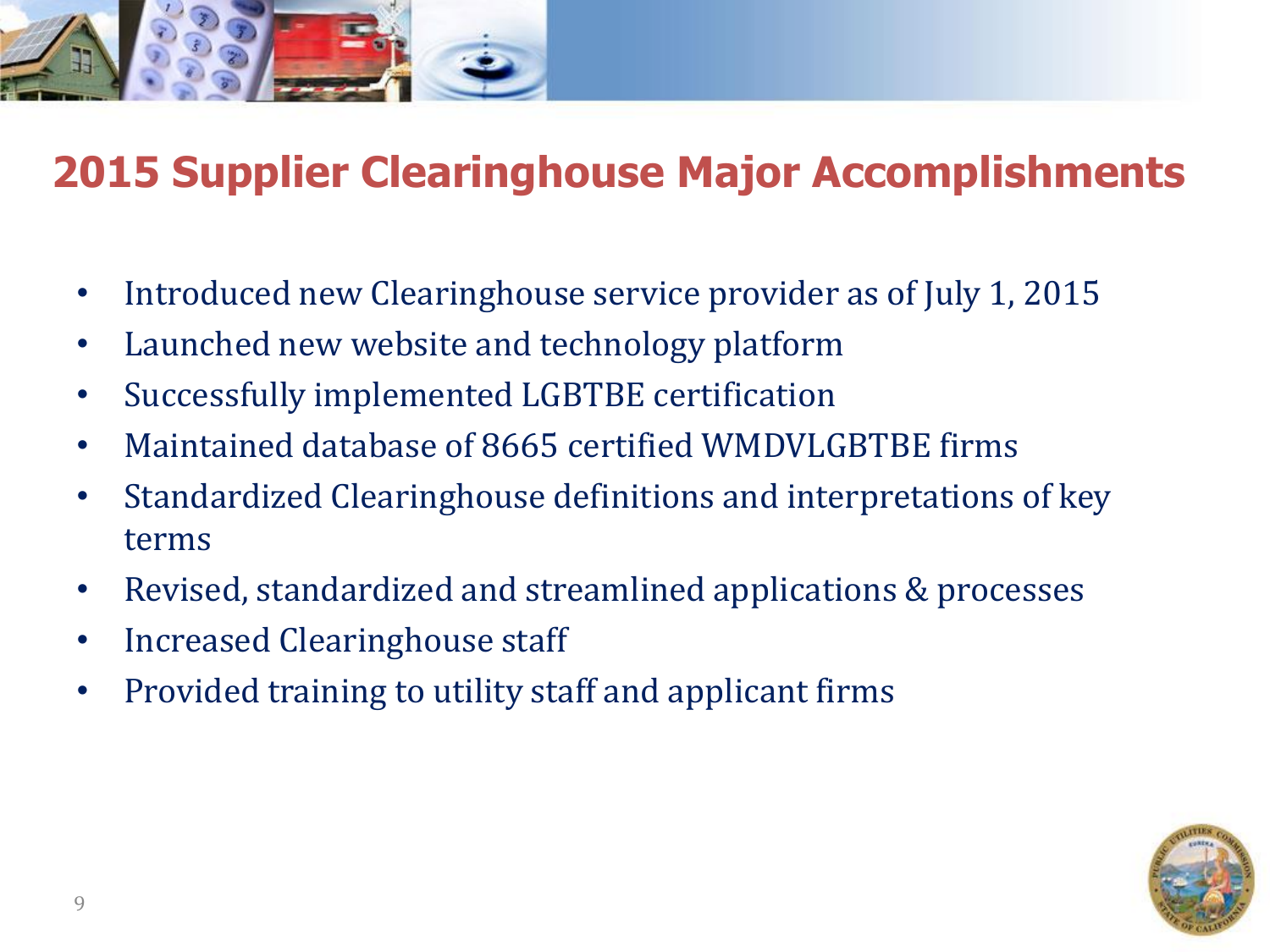

# **2015 Supplier Clearinghouse Program Outreach**

#### *Supplier Clearinghouse supported 19 outreach and training events throughout California*



- Asian Business Association Minority Certification Seminar
- Black Business Association Procurement Exchange Summit
- California Regional Transportation Summit Fresno/Bakersfield/Palmdale
- California Water Association Business Opportunity Fair (2)
- CPUC Small Business Expo (2)
- CPUC En Banc
- Fresno Metro Black Chamber of Commerce Central Valley Business Diversity Expo
- Joint Utilities Meeting (4)
- Port of Long Beach Regional Hispanic Chamber of Commerce – Business Success Workshop
- Southwest Gas How to do Business with Southwest Gas and Prime Contractors
- San Diego Gas & Electric Mastering Business Growth
- SoCalGas Mastering Business Growth
- Latino Chamber of Commerce
- 5th Annual California Cable Conference

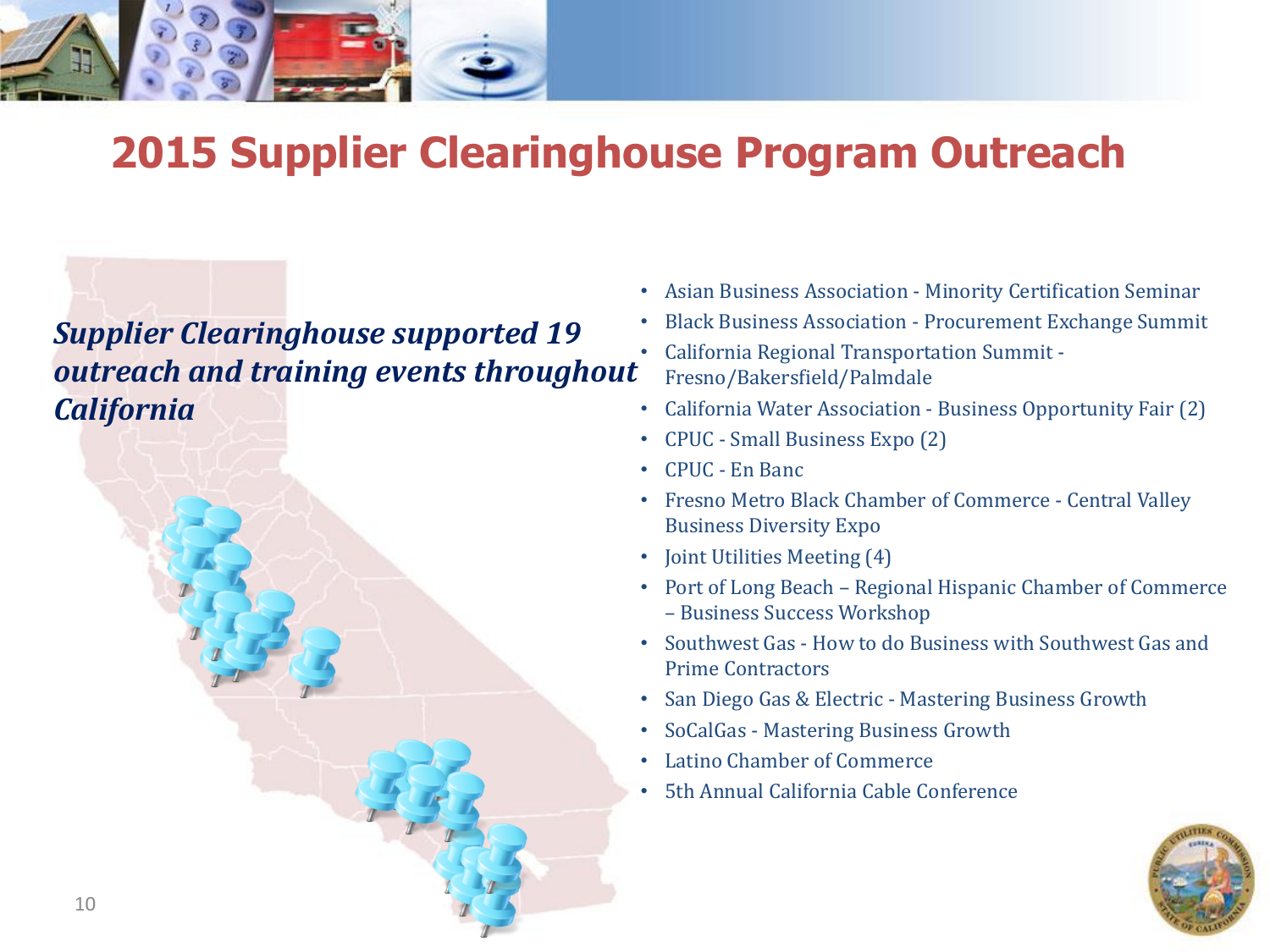

# **Supplier Clearinghouse**

### **Certification Types**



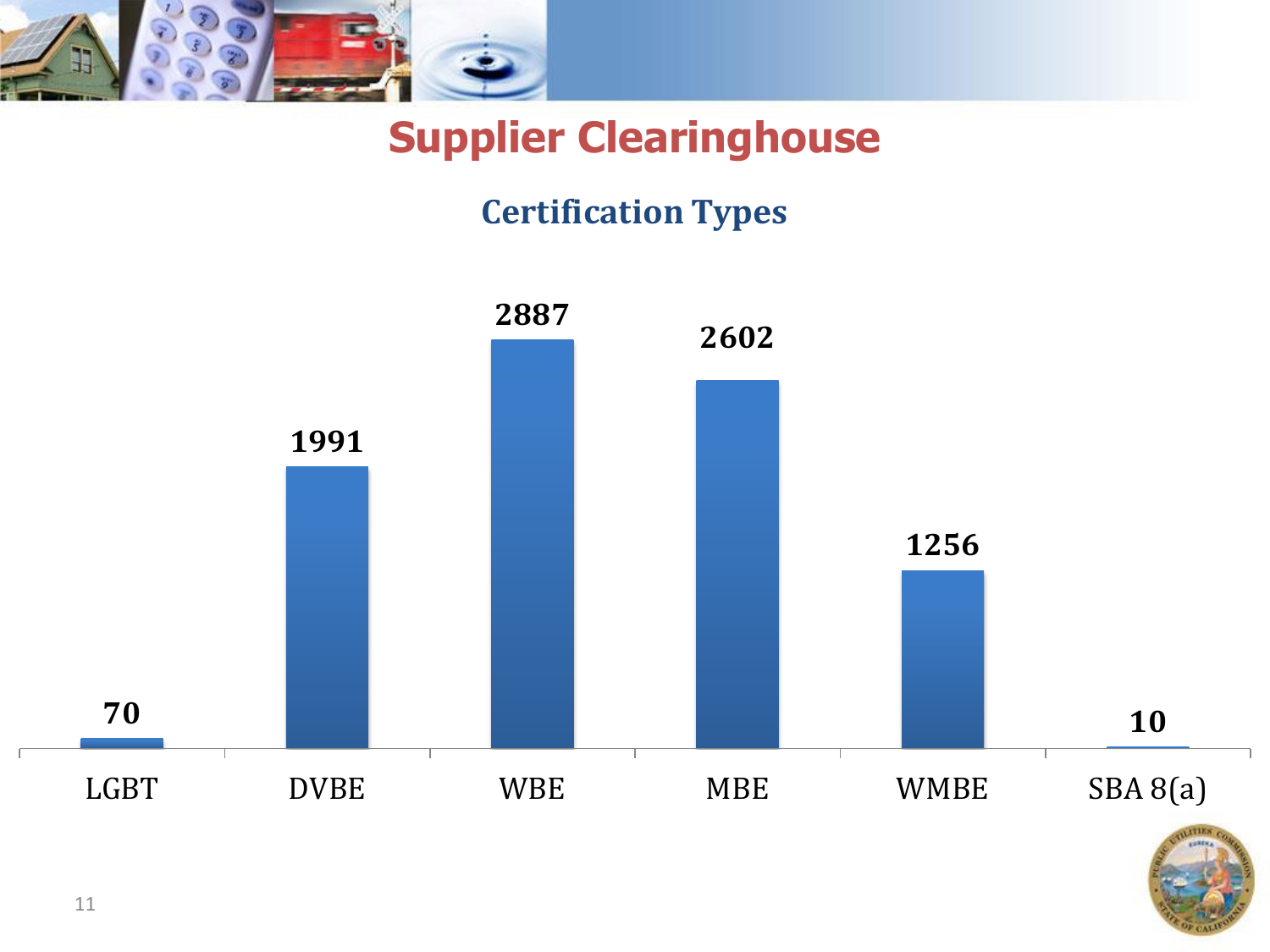

## **Supplier Clearinghouse**



| 42%   |
|-------|
| $1\%$ |
| 3%    |
| 22%   |
| 13%   |
| 19%   |
|       |

#### **Business Size**

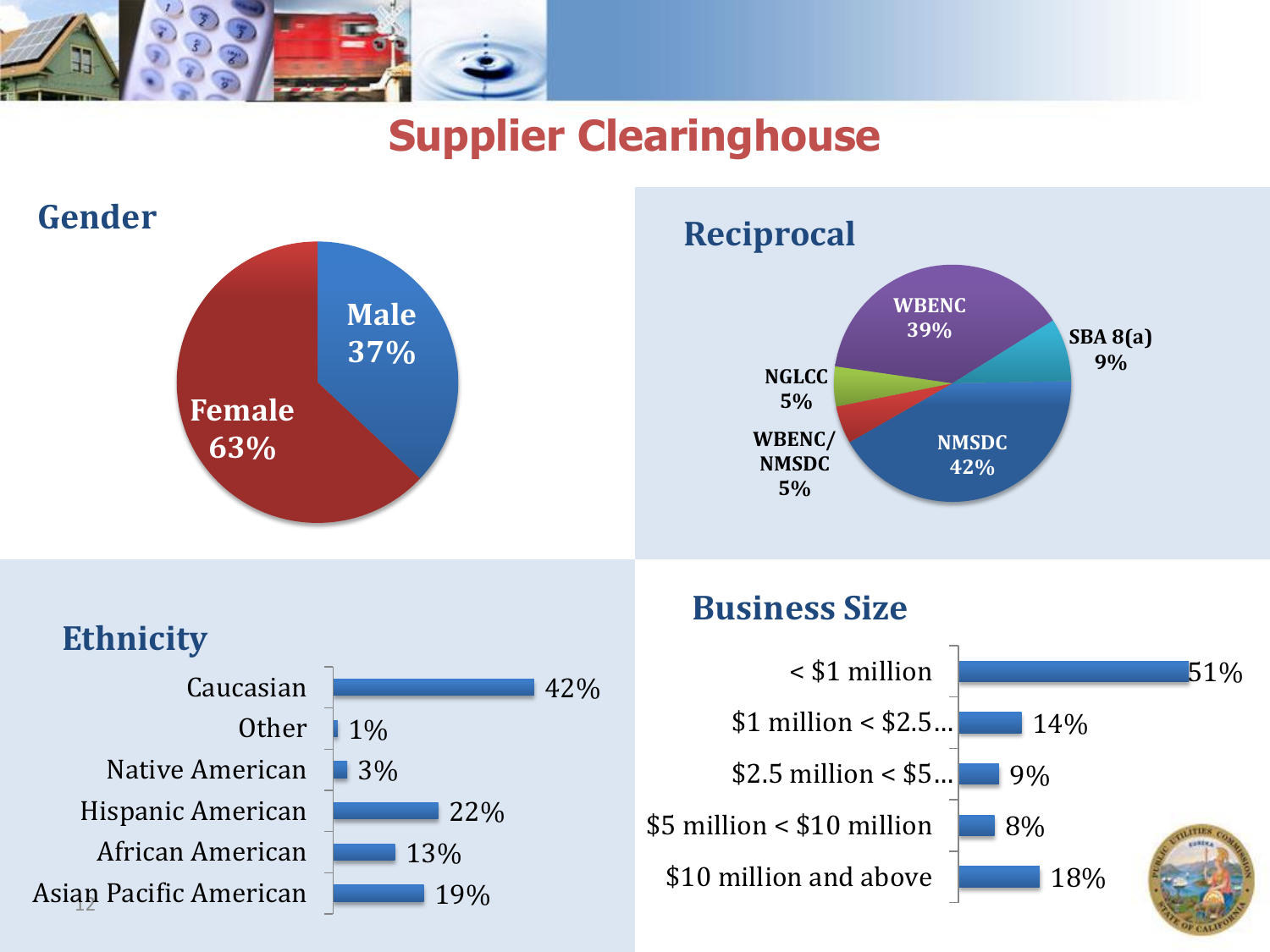

### **Supplier Clearinghouse**

#### **Certified Firms by Standard Industrial Code (SIC)**

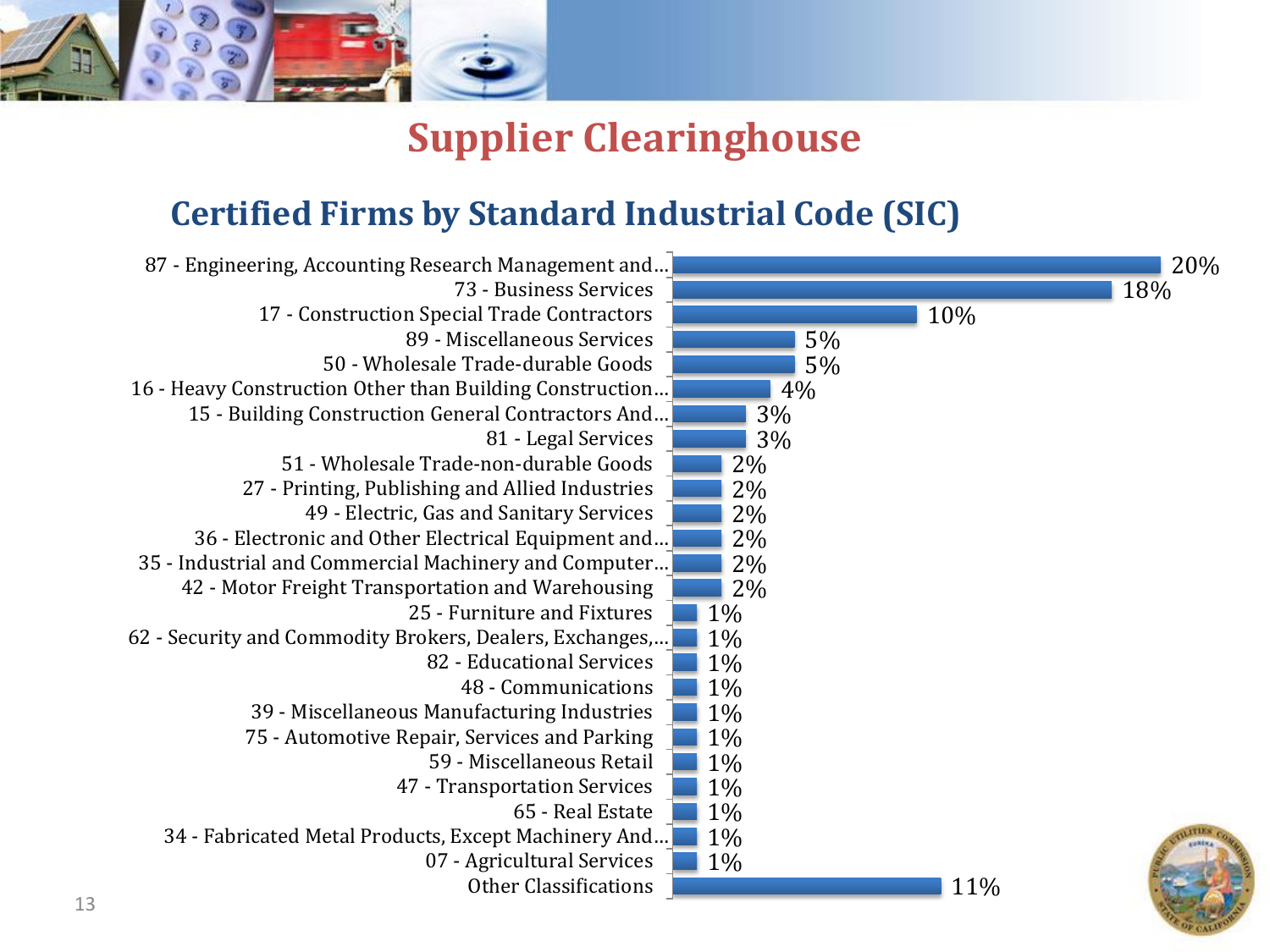

## **GO 156 – What's Next?**

- o CPUC will continue to elevate the overall effectiveness and success of the GO 156 program by:
	- Encouraging the inclusion of LGBTBEs
	- Increasing the number of qualified certified WMDVLGBTBEs in the Supplier Clearinghouse database
	- Building partnerships with CBOs and WMDVLGBTBE communities
	- Strengthening the utilities' supplier diversity subcontracting programs
	- Working with small utilities to further their GO 156 program engagement to improve and sustain their performance
	- Forming groups capable of identifying and addressing issues and challenges of procurement with each diverse category (MBE, WBE, DVBE and LGBTBE)
	- Improving and implementing best practices to advance supplier diversity performance
	- Educating WMDVLGBTBEs on the values of developing safety programs as part of their service quality
	- Quantifying the benefits of the GO 156 program to the utilities, ratepayers and California economy
	- Removing barriers and understanding adverse market conditions that could impact the GO 156 program's success
	- Collaborating with Charter and Frontier on their program development and performance